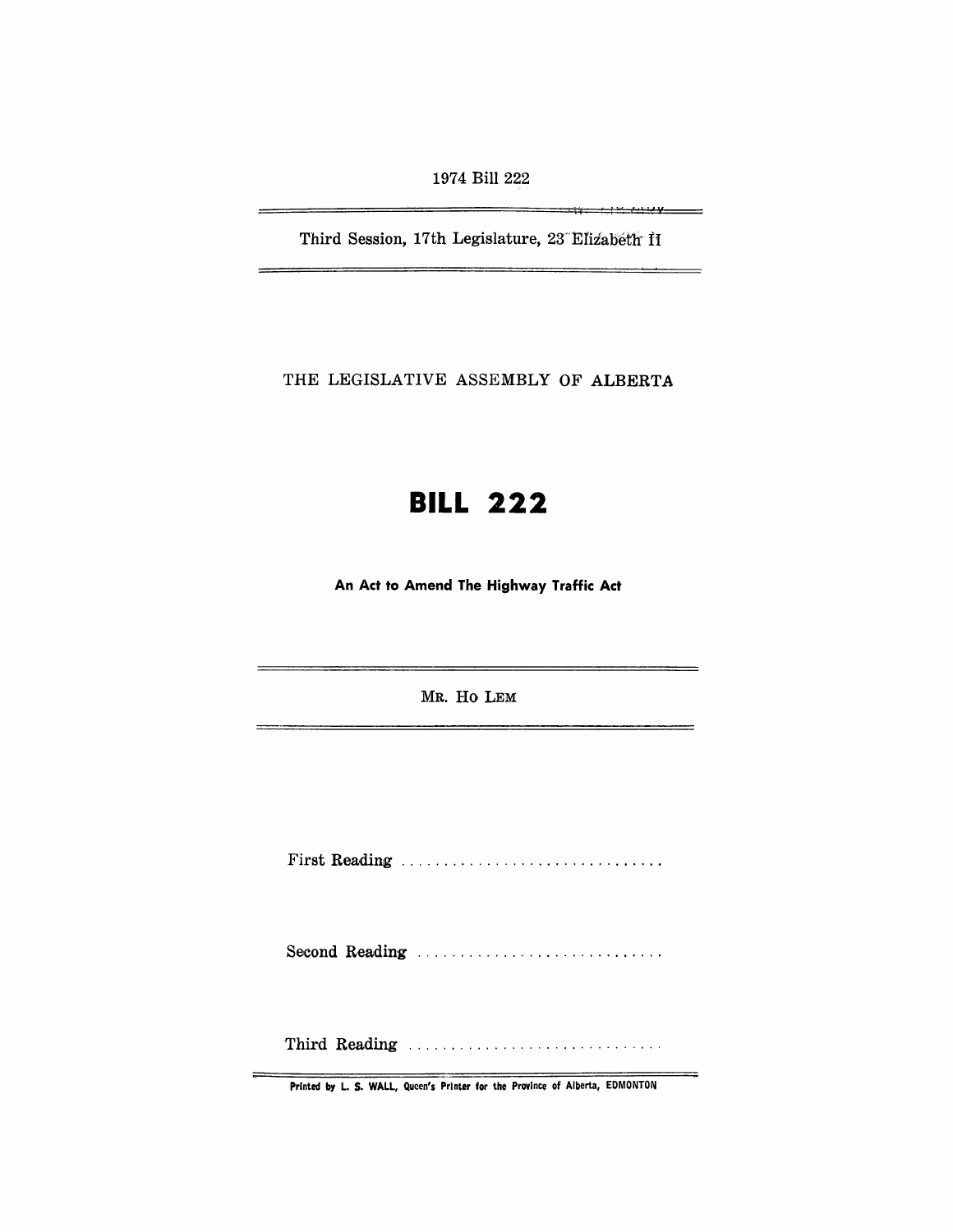*Bill 222*  Mr. *Ho Lem* 

# **BILL 222**

## 1974

### AN ACT TO AMEND THE HIGHWAY TRAFFIC ACT

### *( Assented to* ,1974)

HER MAJESTY, by and with the advice and consent of the Legislative Assembly of Alberta, enacts as follows:

1. *The Highway Traffic Act is hereby amended.* 

*2. The following section is added immediately after*   $section 80:$ 

**80.1** (1) In this section, "seat belt" means an arrangement of straps or webbing designed to hold a person steady in a seat.

(2) Every new motor vehicle sold on or after July 1, 1974. except a motor cycle, shall be equipped with one seat belt for each passenger seat.

(3) No person shall operate or be a passenger in a motor vehicle equipped with seat belts unless the seat belt is fastened to safely embrace the person.

( 4) No person shall remove or disconnect any mechanical device equipped on the vehicle that would encourage the use of seat belts.

*3. This Act comes into force on the day upon which it is assented to.*